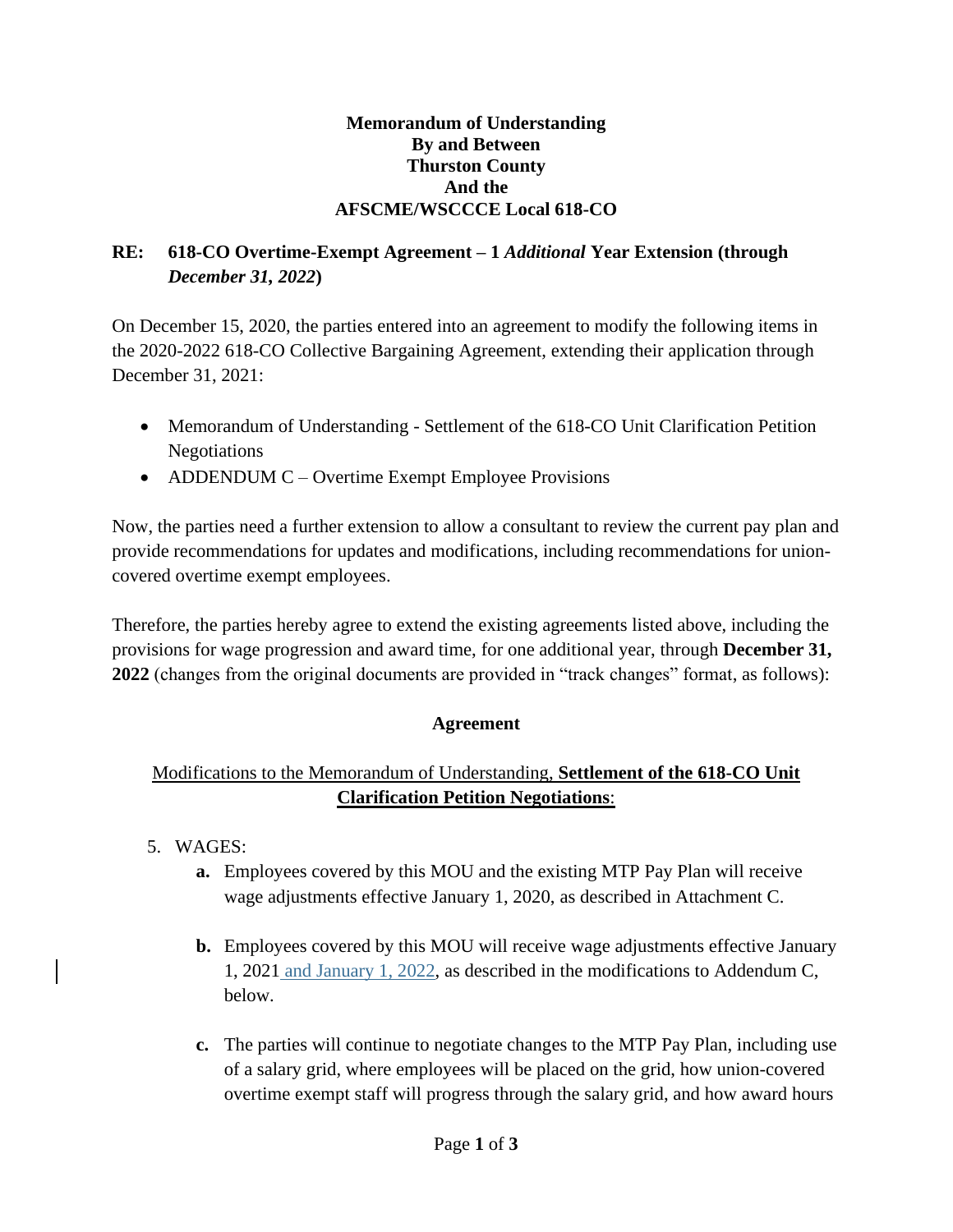will be applied. The outcome of these negotiations will go into effect no earlier than January 1, 20222023.

## Modifications to **ADDENDUM C – Overtime Exempt Employee Provisions:**

B. Wages

Effective January 1, 2020, and January 1, 2021, and January 1, 2022 exempt employees covered by this agreement will receive wage adjustments based on a 4% performance-based award and the provisions of the MTP Pay Plan, subject to the maximum salary in the pay range and proration based on hire date for employees hired after January 1, 2019. Any other across-theboard increases, such as cost-of-living adjustments, will be paid under the terms and conditions of the 618-CO Collective Bargaining Agreement. Future wage adjustments will be made in accordance with the outcome of the December 16, 2019 Memorandum of Understanding, "Settlement of the 618-CO Unit Clarification Petition Negotiations" and this Memorandum of Understanding.

## C. Award Time

Effective January 1, 2020, and January 1, 2021, and January 1, 2022, exempt employees covered by this agreement will receive 40-hours of performance-based award time, subject to the provisions of the MTP Pay Plan including a proration for part-time employment. Future award time, if any, will be based on the outcome of the December 16, 2019 Memorandum of Understanding, "Settlement of the 618-CO Unit Clarification Petition Negotiations" and this Memorandum of Understanding.

The parties agree that the outcome of the negotiations specified by this MOU will be incorporated into the future collective bargaining agreement.

By their signatures below, the parties acknowledge understanding and acceptance of this extension of one additional year.

Signed and Dated this  $3<sup>rd</sup>$  day of December 2021.

For the County  $\sim$  For the Union

Human Resources Staff Representative

/S/ via email, 12/1/2021

Maria Aponte, Director Hannah Hollander, WSCCCE